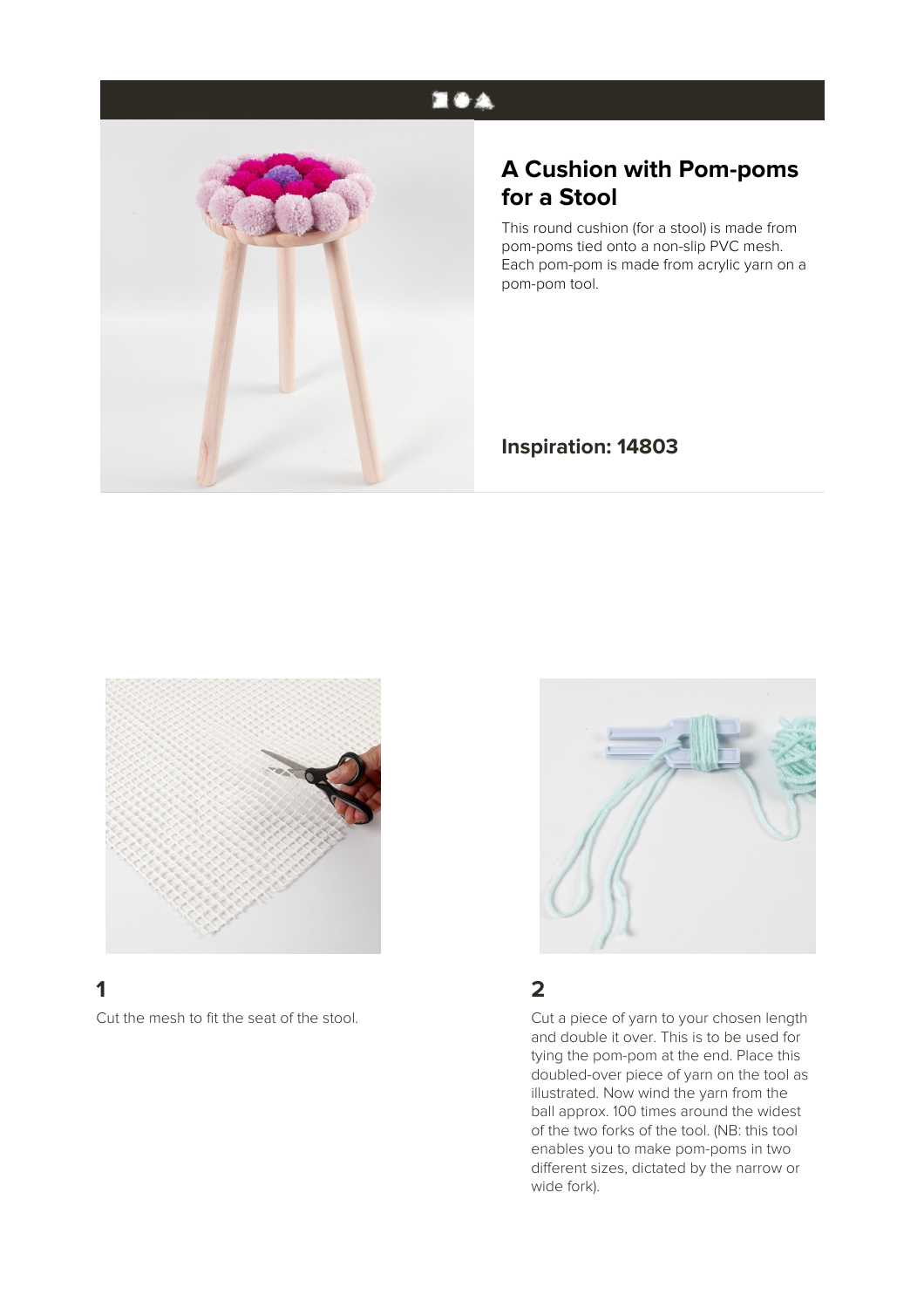

### **3**

Tie the doubled-over piece of yarn tightly around the wound bundle of wool.



### **4**

Cut the yarn open on one side of the tool. The tool has a deep groove all the way around to allow room for the blade of the scissors.



### **5**

Tighten the doubled-over piece of yarn again and cut the yarn open on the other side of the tool. Tighten one more time and finish with a couple of double knots.



### **6**

Trim the pom-pom to make it as round as possible. (Leave two of the long yarn ends for tying and cut off the other two yarn ends).